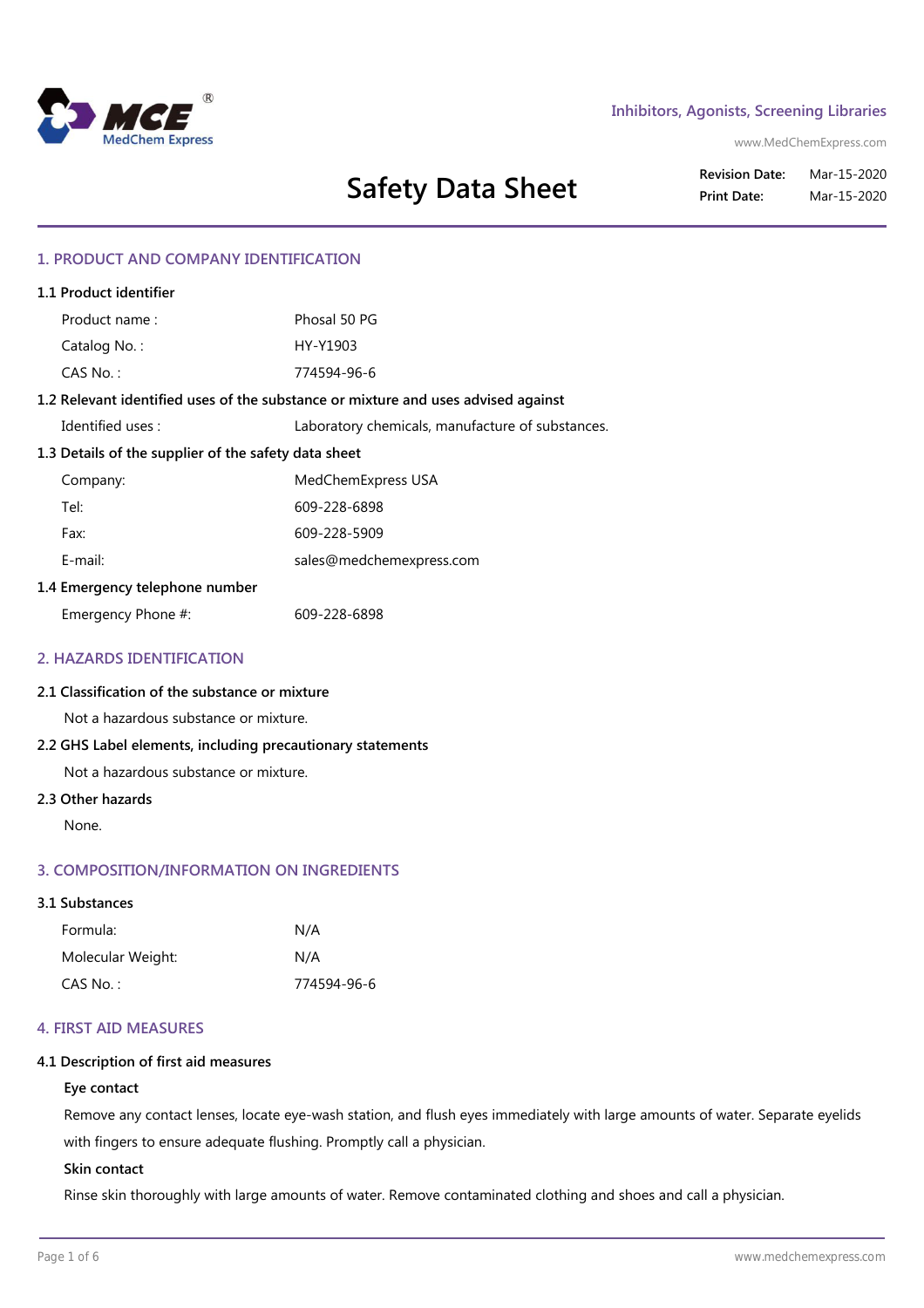## **Inhalation**

Immediately relocate self or casualty to fresh air. If breathing is difficult, give cardiopulmonary resuscitation (CPR). Avoid mouthto-mouth resuscitation.

### **Ingestion**

Wash out mouth with water; Do NOT induce vomiting; call a physician.

## **4.2 Most important symptoms and effects, both acute and delayed**

The most important known symptoms and effects are described in the labelling (see section 2.2).

## **4.3 Indication of any immediate medical attention and special treatment needed**

Treat symptomatically.

## **5. FIRE FIGHTING MEASURES**

### **5.1 Extinguishing media**

## **Suitable extinguishing media**

Use water spray, dry chemical, foam, and carbon dioxide fire extinguisher.

### **5.2 Special hazards arising from the substance or mixture**

During combustion, may emit irritant fumes.

## **5.3 Advice for firefighters**

Wear self-contained breathing apparatus and protective clothing.

## **6. ACCIDENTAL RELEASE MEASURES**

### **6.1 Personal precautions, protective equipment and emergency procedures**

Use full personal protective equipment. Avoid breathing vapors, mist, dust or gas. Ensure adequate ventilation. Evacuate personnel to safe areas.

Refer to protective measures listed in sections 8.

### **6.2 Environmental precautions**

Try to prevent further leakage or spillage. Keep the product away from drains or water courses.

### **6.3 Methods and materials for containment and cleaning up**

Absorb solutions with finely-powdered liquid-binding material (diatomite, universal binders); Decontaminate surfaces and equipment by scrubbing with alcohol; Dispose of contaminated material according to Section 13.

## **7. HANDLING AND STORAGE**

### **7.1 Precautions for safe handling**

Avoid inhalation, contact with eyes and skin. Avoid dust and aerosol formation. Use only in areas with appropriate exhaust ventilation.

### **7.2 Conditions for safe storage, including any incompatibilities**

Keep container tightly sealed in cool, well-ventilated area. Keep away from direct sunlight and sources of ignition.

Recommended storage temperature: Pure form -20°C 3 years

| 2 years |
|---------|
|         |

In solvent -80°C 6 months

-20°C 1 month

Shipping at room temperature if less than 2 weeks.

### **7.3 Specific end use(s)**

No data available.

# **8. EXPOSURE CONTROLS/PERSONAL PROTECTION**

**8.1 Control parameters**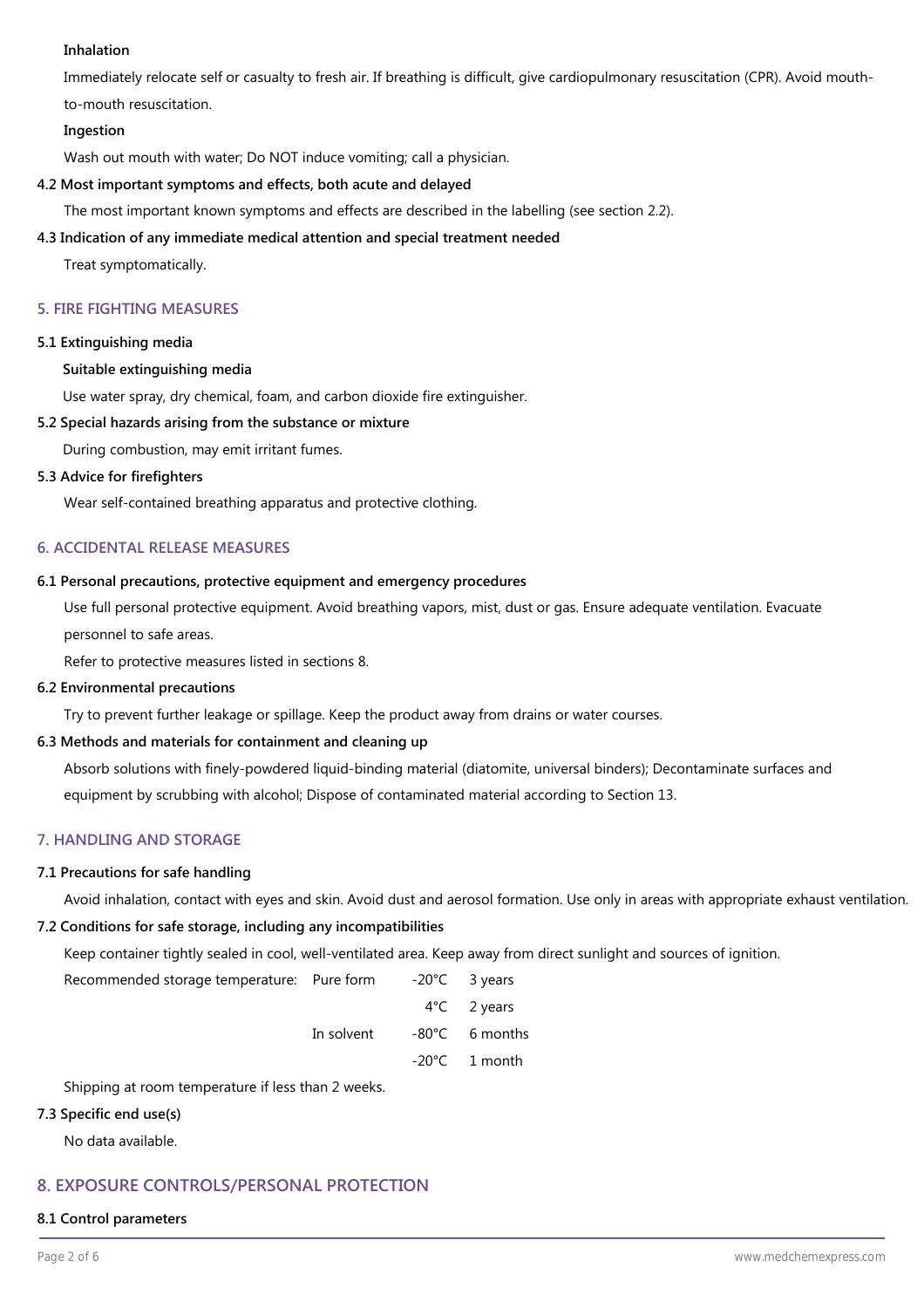### **Components with workplace control parameters**

This product contains no substances with occupational exposure limit values.

### **8.2 Exposure controls**

### **Engineering controls**

Ensure adequate ventilation. Provide accessible safety shower and eye wash station.

## **Personal protective equipment**

| Eye protection                  | Safety goggles with side-shields.                                   |
|---------------------------------|---------------------------------------------------------------------|
| Hand protection                 | Protective gloves.                                                  |
| Skin and body protection        | Impervious clothing.                                                |
| Respiratory protection          | Suitable respirator.                                                |
| Environmental exposure controls | Keep the product away from drains, water courses or the soil. Clean |
|                                 | spillages in a safe way as soon as possible.                        |

## **9. PHYSICAL AND CHEMICAL PROPERTIES**

**9.1 Information on basic physical and chemical properties**

| Appearance                                   | Liquid            |
|----------------------------------------------|-------------------|
| Odor                                         | No data available |
| Odor threshold                               | No data available |
| рH                                           | No data available |
| Melting/freezing point                       | No data available |
| Boiling point/range                          | No data available |
| Flash point                                  | No data available |
| <b>Evaporation rate</b>                      | No data available |
| Flammability (solid, gas)                    | No data available |
| Upper/lower flammability or explosive limits | No data available |
| Vapor pressure                               | No data available |
| Vapor density                                | No data available |
| <b>Relative density</b>                      | No data available |
| <b>Water Solubility</b>                      | No data available |
| <b>Partition coefficient</b>                 | No data available |
| Auto-ignition temperature                    | No data available |
| Decomposition temperature                    | No data available |
| Viscosity                                    | No data available |
| <b>Explosive properties</b>                  | No data available |
| Oxidizing properties                         | No data available |
| 9.2 Other safety information                 |                   |

No data available.

# **10. STABILITY AND REACTIVITY**

## **10.1 Reactivity**

No data available.

## **10.2 Chemical stability**

Stable under recommended storage conditions.

## **10.3 Possibility of hazardous reactions**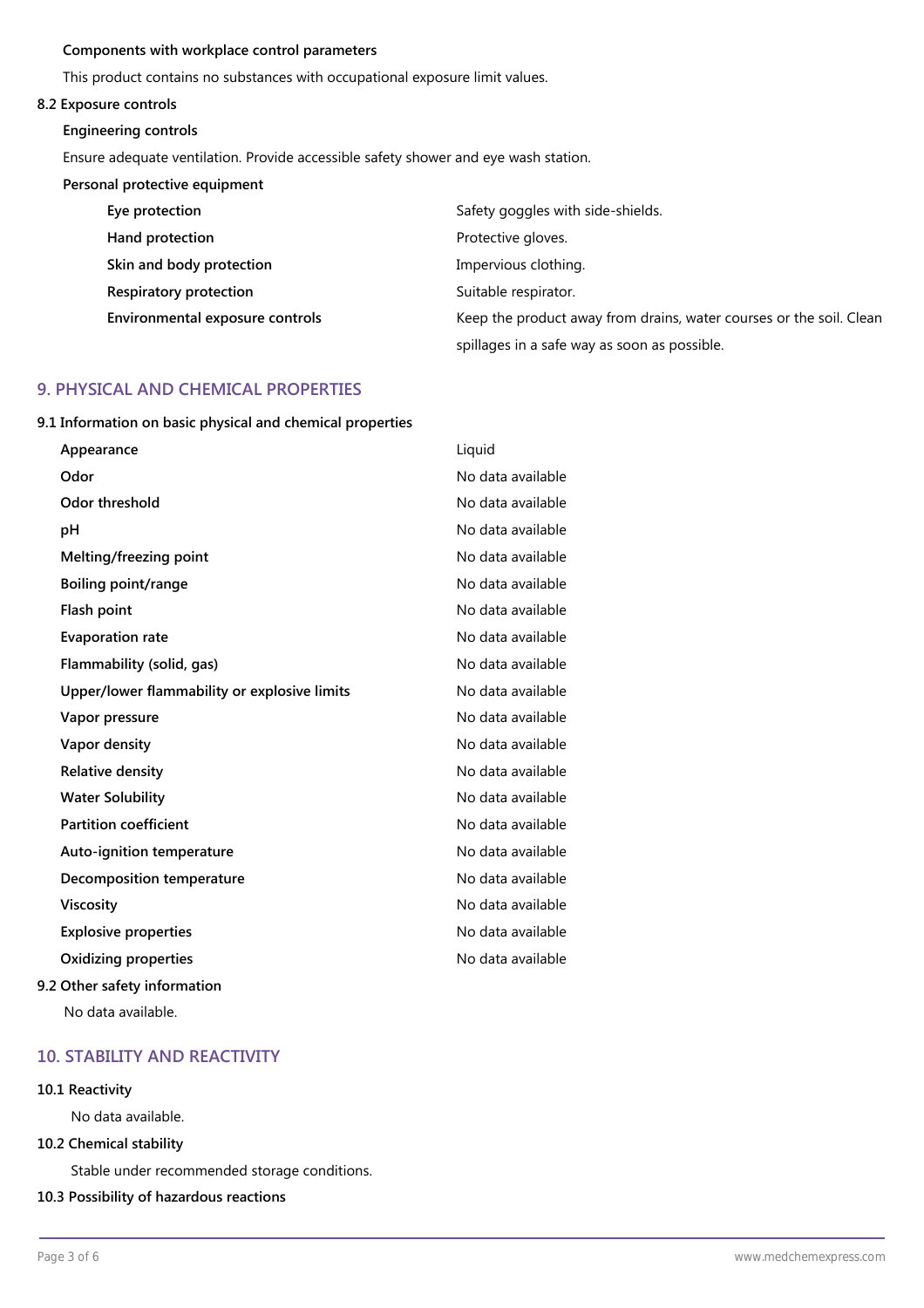No data available.

### **10.4 Conditions to avoid**

No data available.

### **10.5 Incompatible materials**

Strong acids/alkalis, strong oxidising/reducing agents.

### **10.6 Hazardous decomposition products**

Under fire conditions, may decompose and emit toxic fumes.

Other decomposition products - no data available.

## **11.TOXICOLOGICAL INFORMATION**

### **11.1 Information on toxicological effects**

#### **Acute toxicity**

Classified based on available data. For more details, see section 2

### **Skin corrosion/irritation**

Classified based on available data. For more details, see section 2

## **Serious eye damage/irritation**

Classified based on available data. For more details, see section 2

### **Respiratory or skin sensitization**

Classified based on available data. For more details, see section 2

### **Germ cell mutagenicity**

Classified based on available data. For more details, see section 2

#### **Carcinogenicity**

IARC: No component of this product present at a level equal to or greater than 0.1% is identified as probable, possible or confirmed human carcinogen by IARC.

ACGIH: No component of this product present at a level equal to or greater than 0.1% is identified as a potential or confirmed carcinogen by ACGIH.

NTP: No component of this product present at a level equal to or greater than 0.1% is identified as a anticipated or confirmed carcinogen by NTP.

OSHA: No component of this product present at a level equal to or greater than 0.1% is identified as a potential or confirmed carcinogen by OSHA.

### **Reproductive toxicity**

Classified based on available data. For more details, see section 2

#### **Specific target organ toxicity - single exposure**

Classified based on available data. For more details, see section 2

## **Specific target organ toxicity - repeated exposure**

Classified based on available data. For more details, see section 2

## **Aspiration hazard**

Classified based on available data. For more details, see section 2

#### **Additional information**

This information is based on our current knowledge. However the chemical, physical, and toxicological properties have not been completely investigated.

## **12. ECOLOGICAL INFORMATION**

#### **12.1 Toxicity**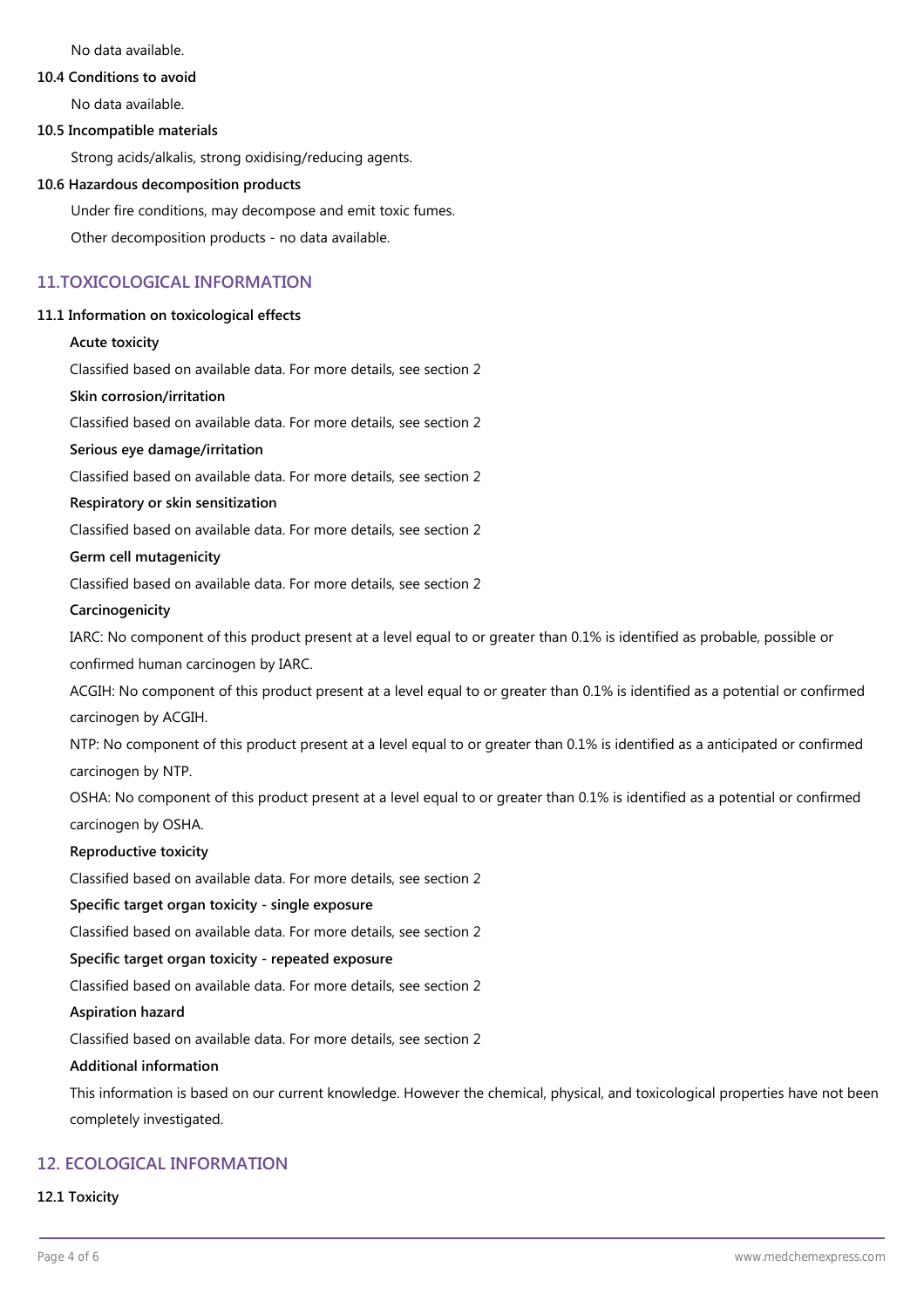No data available.

### **12.2 Persistence and degradability**

No data available.

## **12.3 Bioaccumlative potential**

No data available.

**12.4 Mobility in soil**

No data available.

## **12.5 Results of PBT and vPvB assessment**

PBT/vPvB assessment unavailable as chemical safety assessment not required or not conducted.

### **12.6 Other adverse effects**

No data available.

# **13. DISPOSAL CONSIDERATIONS**

### **13.1 Waste treatment methods**

## **Product**

Dispose substance in accordance with prevailing country, federal, state and local regulations.

## **Contaminated packaging**

Conduct recycling or disposal in accordance with prevailing country, federal, state and local regulations.

## **14. TRANSPORT INFORMATION**

## **DOT (US)**

This substance is considered to be non-hazardous for transport.

### **IMDG**

This substance is considered to be non-hazardous for transport.

## **IATA**

This substance is considered to be non-hazardous for transport.

# **15. REGULATORY INFORMATION**

### **SARA 302 Components:**

No chemicals in this material are subject to the reporting requirements of SARA Title III, Section 302.

## **SARA 313 Components:**

This material does not contain any chemical components with known CAS numbers that exceed the threshold (De Minimis) reporting levels established by SARA Title III, Section 313.

## **SARA 311/312 Hazards:**

No SARA Hazards.

### **Massachusetts Right To Know Components:**

No components are subject to the Massachusetts Right to Know Act.

### **Pennsylvania Right To Know Components:**

No components are subject to the Pennsylvania Right to Know Act.

### **New Jersey Right To Know Components:**

No components are subject to the New Jersey Right to Know Act.